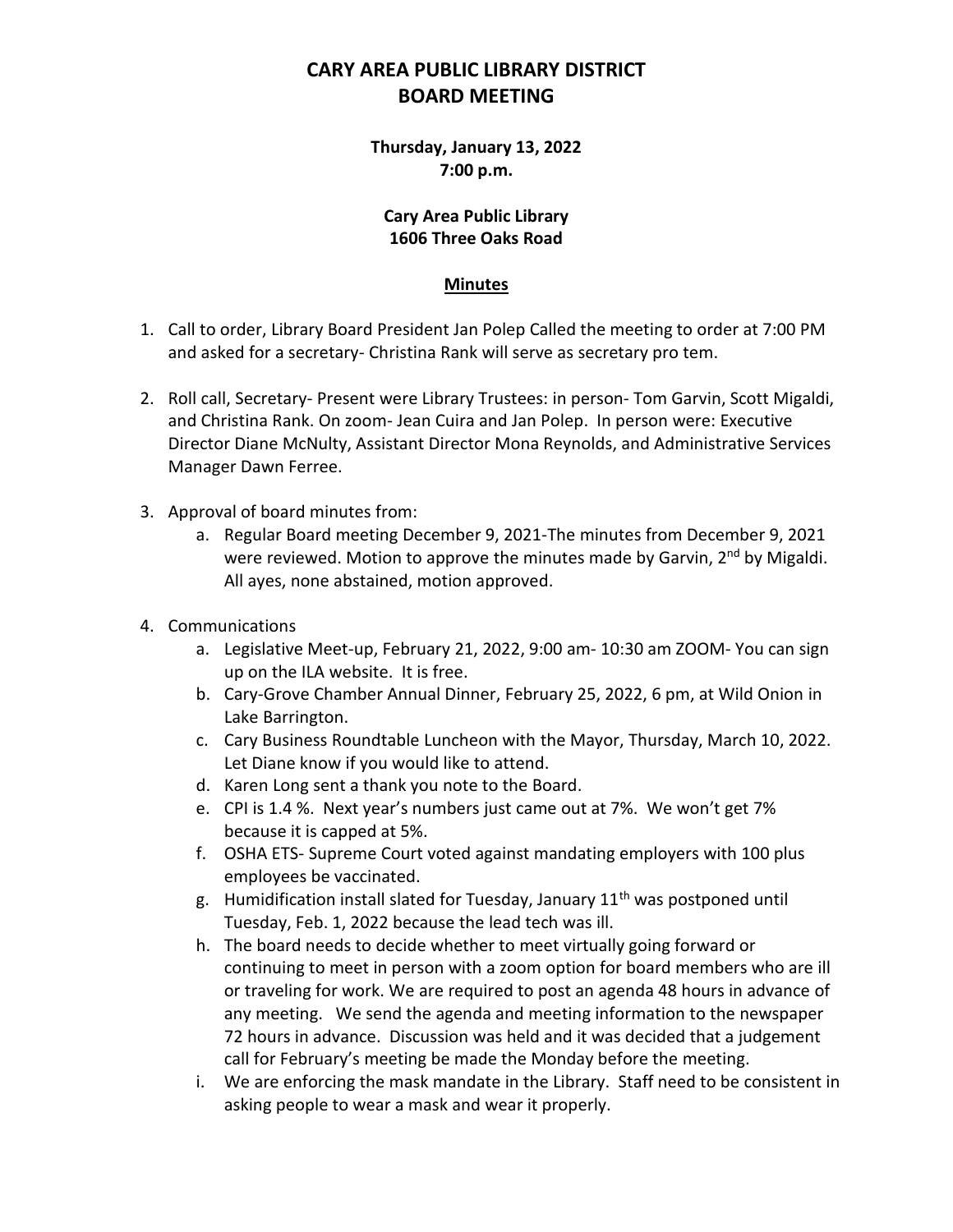### 5. Treasurer's report, read by Dawn Ferree

Pinshower reported we open with \$3,234,928.87. Received passport fees of \$1,820 and property taxes from Lake County of \$70.91. The Library closed the month with \$2,922,588.97. Discussion was held on the treasurer's report and the hour. Motion to approve the treasurer's report made by Migaldi,  $2<sup>nd</sup>$  by Rank. On roll call all ayes, motion approved.

## 6. Approval of bills

December 2021- Pinshower presented the board with bills, transfers and payroll totaling \$336,777.76. We paid: \$18,000 to Intergovernmental Risk Management, \$2,270 to LANSNO for Plowing, \$2,674 to OpenGov and \$1,500 to Robert Smith our lawyer.

Motion to approve by Migaldi, 2<sup>nd</sup> by Ciura. On roll call all ayes, motion approved.

### 7. Statistics and Reports

- a. December statistics- We would like to see trends in the future. A chart was recommended that will show what is happening over a year's time period.
- b. Dept. news- We had four staff departures in the last month and we have a couple more coming up.
- c. Current Library services- We will start offering Book An Expert appointments again soon. We have closed the Tech Desk because of staff coverage and will be suspending Passport appointments for the next couple of weeks until the surge of COVID is lower and our staff is able to cover. We promoted 2 staff members, hired a page and also a full-time adult services person to take over Jeannette's duties and some new duties. We interviewed for a part time youth services associate and plan to make an offer on Monday.
- d. We held a staff raffle to raise money for the local food pantry. Staff members shared their talents in baking and craft items. Tickets were \$1 apiece. We raised \$260 for the Cary-Grove Food Pantry.
- e. Strategic plan quarterly update- We are working on the beginning stages of many. We do not currently have statistics to report. Diane will keep a running report of where we are during the quarter.
- f. Director's quarterly goal update- Working on the policy and in the process of reviewing the reports. Working on lists of daily, monthly and yearly tasks done.
- g. Record retention system for email policy need to be explored.
- h. All public services job descriptions have been reviewed. Mona, Assistant Director, supervises Public Services. Diane, Executive Director, supervises Tech services and Dawn Ferree, Administrative Services Manager, supervises Custodial.
- 8. Unfinished Business

None

- 9. New business
	- a. Discussed and approved change to sick time policy.
		- The FFCRA was discontinued at the end of the FY 2020/2021. Diane McNulty, Executive Director, requests that sick leave be extended to employees working less than 30 hours per week on the same basis as full-time employees, except that their time is prorated based on the average number of hours worked per